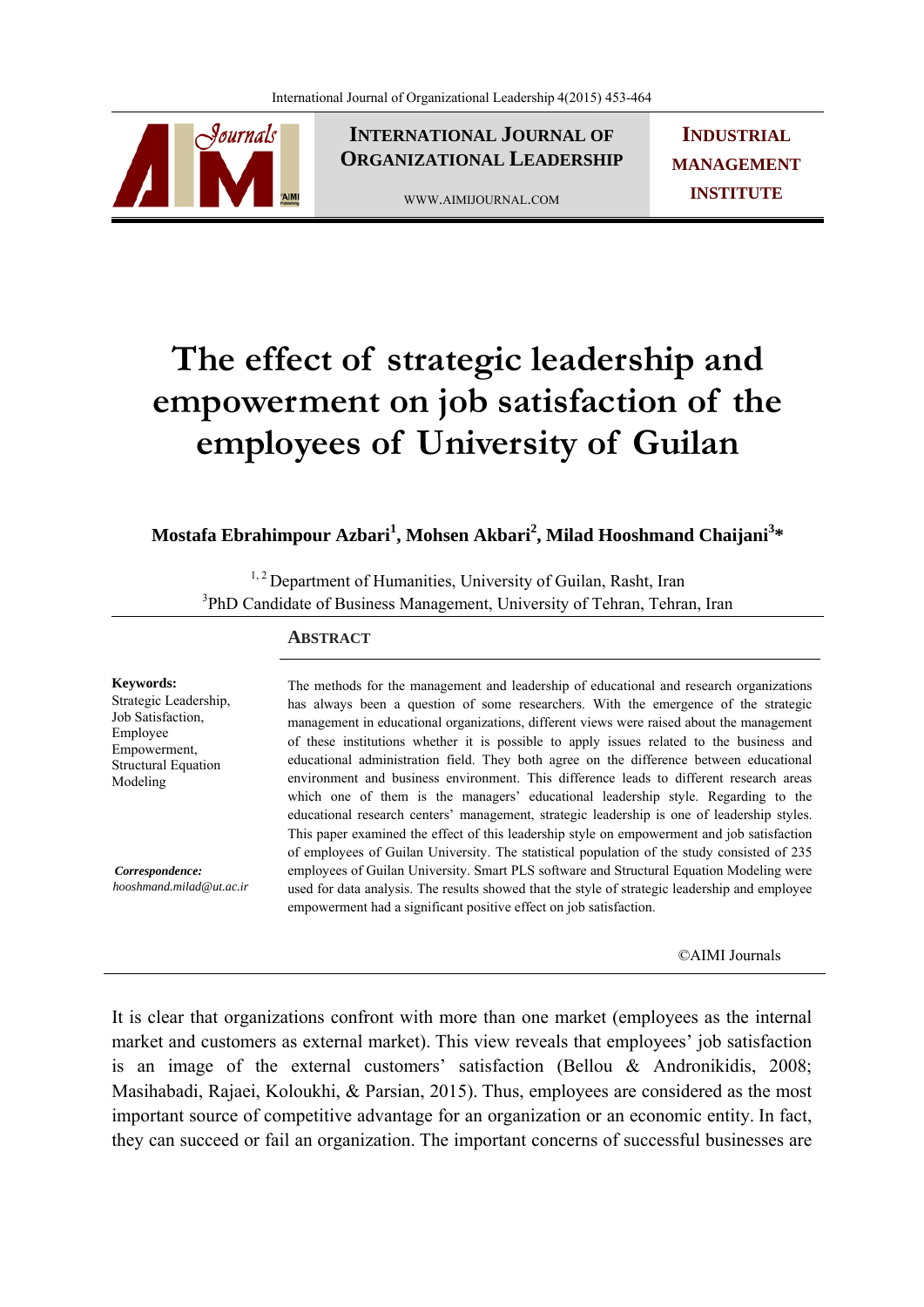gathering educated and intellectual human capital in order to be able to change the organization.

 A successful organization is considered as a group of people with organizational culture, ideas, and common goals that work together in a flexible system of organization employing their own experiences and knowledge for the organizational development. On the other hand, job satisfaction is one of the most important and perhaps the most controversial concepts that are of prime importance at all levels of management and human resources of organizations (Avery, Smillie, & Fife-Schaw, 2015; Bessokirnaia & Temnitskii, 2015; Beteta, 2006; Burke, Oberklaid, & Burgess, 2005; Cahill, McNamara, Pitt-Catsouphes, & Valcour, 2015; Chan & Qiu, 2011; B. J. Davies & B. Davies, 2006; Gius, 2013; Grube, Schroer, Hentzschel, & Hertel, 2008; Jones & Sloane, 2007; Kurland & Hasson-Gilad, 2015; Metle, 2001; Wolfe & Kim, 2013). Today, job satisfaction is an indicator of the managerial and leadership's effectiveness. Managers can adopt an appropriate leadership style to increase employees' motivation and thereby increase their efficiency, productivity, organizational commitment, and customers' satisfaction (Akhtar Shojaei, Nazari, & Vahidi, 2004). All these provide appropriate circumstances for organizations to empower employees and satisfy customers and as a result, promote their organizational performance.

 All management objectives mentioned can empower employees and turns them into actions. Leadership is considered as one of the important and especial methods for the empowerment and employees' satisfaction (Ghahremani Germi & Hasanzadeh, 2015). Leadership can be defined as the ability to influence others to achieve the intended goals. Leader is the person who is able to convince others to work in order to achieve organizational goals (Yukl, 1994). In fact, many researchers consider the role of leadership to be of prime importance for successful and unsuccessful organizations and say that without leadership, organizations are only a detached and dispersed set of people and offices. How to manage and lead the organizations has always been fundamental question for some of the researchers. By introducing the strategic management to the organizations, different views were raised about the management according to today's conditions (Al Hijji, 2014; Antoniou & Ansoff, 2004; Barnes, Hinton, & Mieczkowska, 2004; Gannon, Roper, & Doherty, 2015; Jackson, Schuler, & Jiang, 2014; Keupp, Palmié, & Gassmann, 2012; Maranville, ,2011; Okumus, Wong, & Altinay, 2009; Poister, 2005; Reich, 2015; Weinberg & Lewis, 2009; Yorio, Willmer, & Moore, 2015). In order to meet the requirements of highly competitive environment and ever-changing economic issues, many of these leadership styles were adopted and their results showed the optimum use of organizational resources and gaining the maximum advantage compared to other competitors. The strategic leadership style is among the leadership styles discussed in the management of today's organizations and its role in creating a competitive advantage is controversial. This study relying on strategic leadership examined its effects on the empowerment and job satisfaction of employees of Guilan University. In fact, the distinction made in the present study is introducing the strategic leadership in Iranian organizations; especially educational organizations. Therefore, the analysis of present model's relationships used in the current study was done by examining the theoretical base and achieving to a precise framework.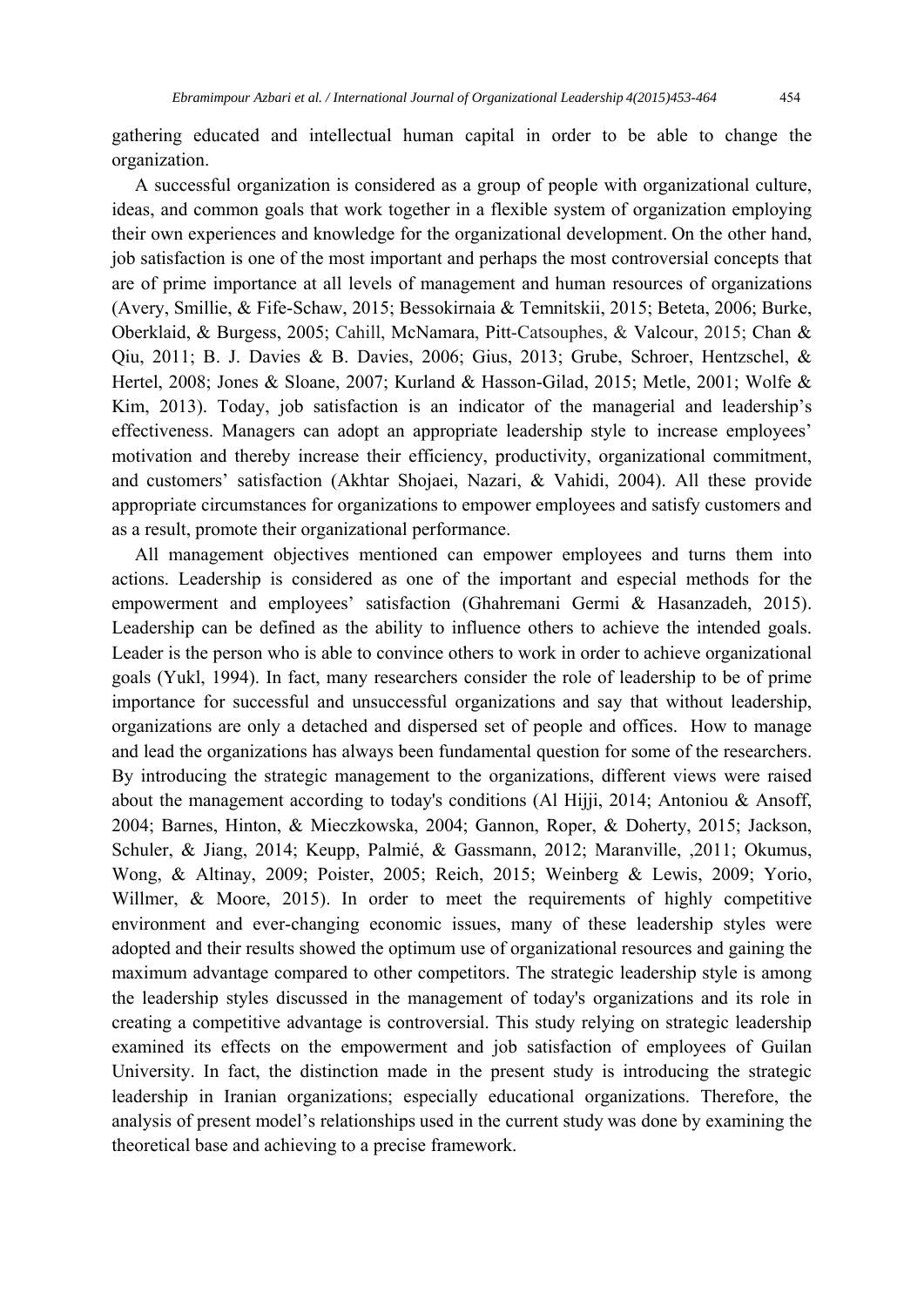## **Theoretical Framework**

The most important factor on organizational efficiency and, ultimately the whole of the society is its human resources. Human resource development system in any organization should develop new ways to improve workforce management in order to have a positive impact on employees' performance and productivity. Many researchers acknowledge that one of the ways is to increase motivation and employees empowerment (Chen, Liaw, & Lee, 2003; Liu, Chiu, & Fellows, 2007). Studies done in the leadership and management skills consider empowerment as the essential component of management effectiveness and also as a tool to increase motivation and improve efficiency in the organizations (Ozaralli, 2003). The empowerment, in turn, is a motivational process in which individual experience was considered as a sense of empowerment (Yagil, 2006). In fact, empowerment is associated with the employees' understanding of the control power and the sense of independence in their work. This causes the person who has high energy, strengthens the sense of selfdetermination, self-worth, and self-efficacy too (Conger & Kanungo, 1988). Studies also showed that customer satisfaction is an important result of empowerment (Seibert, Silver, & Randolph, 2004). The importance of empowerment and job satisfaction in itself can imply the importance of drawing more attention to leadership style and personnel management, since leadership plays a key role in forming the components of the organization and help the employees to do their tasks efficiently (Amundsen & Martinsen, 2014; Bessokirnaia & Temnitskii, 2015; Ertürk & Vurgun, 2015; Hennestad, 1998; Hill, Kang, & Seo, 2014; Larkin & Milne,2014; Lin, 2002; Kanagaretnam et al., 2014; Menon, 2001; Pezeshki-Rad, Biglari, & Zamani-Miandashti, 2011; Rowlinson & Cheung, 2008; Tutuncu & Kozak,2007; Ueno, 2008).

 In fact, leadership is defined as a process of influencing the activities of the group in order to achieve the objectives. Managers try to influence the people under their supervision and direct and motivate them to achieve their organizational goals. Motivating employees to work willingly and do their best to achieve the organizational goals are the managers' hardest tasks. The type of behaviors that accompanies the leader's success is a function of the characteristics of the time and place circumstances (Zahedi, 1999).

 Leadership in educational and research organizations is highly sensitive matter, because in such organizations, educated people are considered as human resources (as employees and faculty) as well as the customers as student or any other external institutions (Davies, 2003).

 One of the basic questions that always have attracted the minds of researchers, universities, and organizations is the leadership style and what attributes to those attitudes and styles that distinguish the leaders. Many theories have been provided about leaders' differences that one of these theories are known as theories of leadership styles. Despite the fact that the strategy concept is one of the components of educational administration, the theoretical and practical domains of this field are discussed more recently (El-Hout, 1994). For the first time in the 80's, the concept of strategy introduced into the literature of educational administration. However, until 1988, little attention was paid to it (Fidler, 1989). In 1988, Britain passed an education reform law in which all universities should have a development plan. The consequences of employing the strategic leadership in such organizations include the specific orientation of organizations, translation of strategy into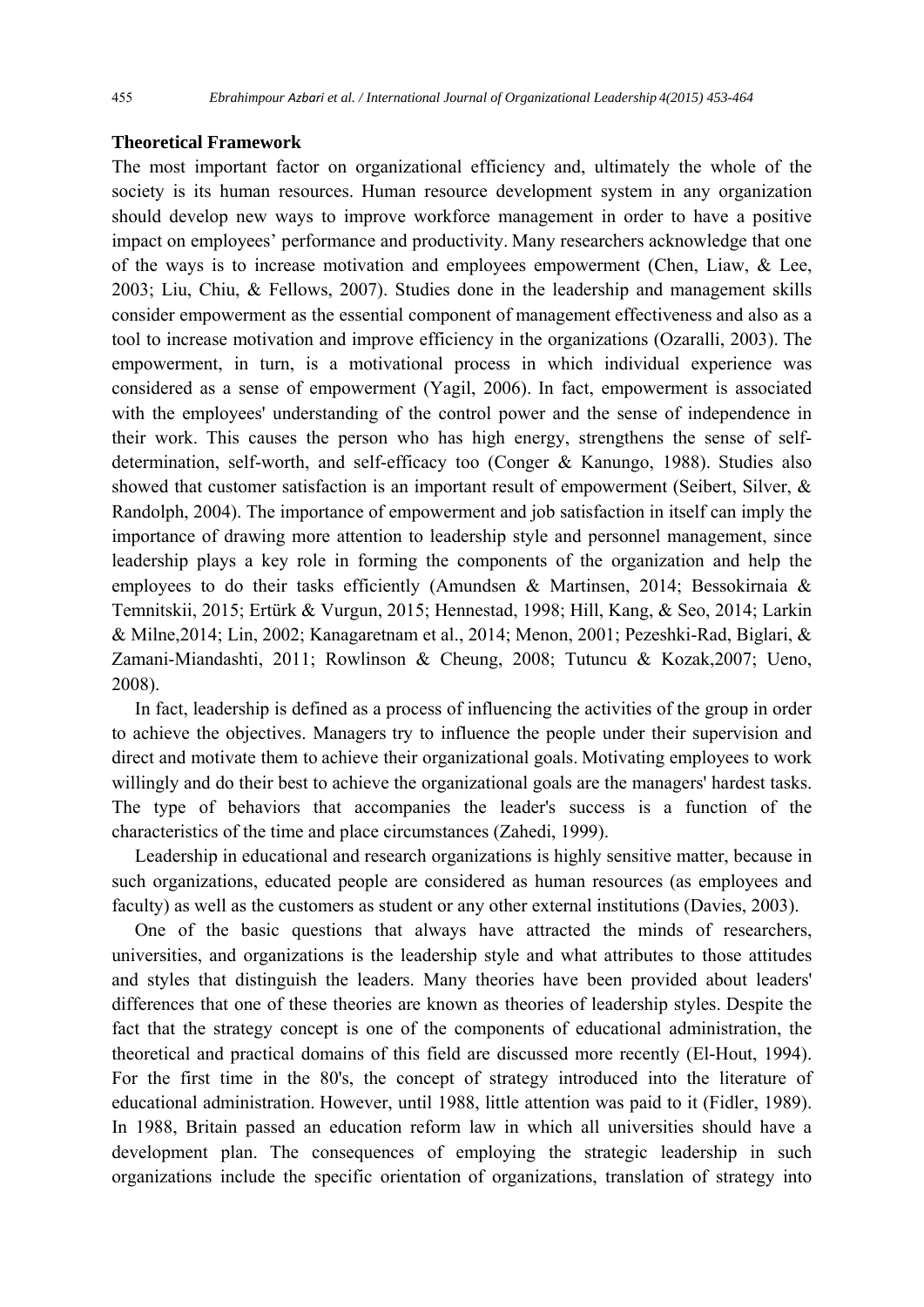operations, empowering employees in designing and implementing the strategy, determining key points, cooperating in the task, and developing empowerment strategy (B. J. Davies & B. Davies, 2006).

 Research on strategic leadership focuses on the managers who have ultimate responsibility of the organization (Hambrick & Mason, 1984). Researchers employ the framework proposed by Bass (1985, 1998) to identify the strategic leadership. This framework consisted of transformational and transactional leadership and explained the performance of top managers (Lenkov, Judge, & Wright, 2005; Waldman, Siegel, & Javidan, 2006) and included variables in organizational level such as structure, culture, learning, and innovation (Pawar & Eastman, 1997; Vera & Crossan, 2004). Transformational leadership consists of encouragement and intellectual stimulation, attention to individual differences, the ideal influence, and the ideal motivation (Avolio, Bass, & Jung, 1999). Intellectual stimulation is defined as the degree that leaders encourage their subordinates to be creative and innovative (Bass, Avolio, Jung, & Berson, 2003). Attention to individual differences refers to the degree to which a leader pays attention to individual's special needs. Ideal influence is defined as the degree to which the followers feel a leader is trustworthy, honorable, and praiseworthy. Ideal motivation refers to the degree to which a leader creates an organizational prospect and moves all in that direction (Banihashemian, Golestan Jahromi, Ganbari Pirkashani, & Sharafi, 2011). Transactional leadership consists of two types of behavior; the rewards contingency and active management by exception. Through rewards contingency, leaders determine what followers to do and also what is the appropriate reward for them. Through active management by exception, leaders inspect followers' behaviors, but in some necessary cases, exceptions can be granted.

## **The Literature Review**

Various studies have been done on variables such as satisfaction, empowerment, leadership in the general concept and strategic leadership in the specific concept.

 Ehsani, Sedaghati, and Ghanbari (2012) in their study on nurses employed in a hospital affiliated to the Tonekabon Azad University concluded that leadership style had a direct and significant impact on job satisfaction and this relationship ultimately increased organizational commitment, quality services, and as a result, increased patients' satisfaction.

 Kharrazi, Mir Kamali, and Torki (2013) in a study done on employees of National Bank, tried to identify the relationship between leadership style and job satisfaction. They found that there was a positive and significant relationship between them, and leadership component was the strongest predictor of job satisfaction.

 Banihashemian et al. (2011) in a study concerned with the factors affecting job satisfaction in employees of Shiraz University of Medical Sciences concluded that the relationship between the managers' public health and the chosen leadership style was significant and positive as the same as employees' leadership style and their job satisfaction.

 Hassanpour, Abbasi, and Norouzi (2011) revealed that transformational leadership style plays a key role in employee empowerment and also stated that this style had a significant relationship with a sense of competence, a sense of choice, a sense of effectiveness, and meaningfulness as well as a sense of trust in others. In this regard, Esfahani, Ghazanfari and Amerinasab (2013) investigated the correlation between ethical leadership and empowerment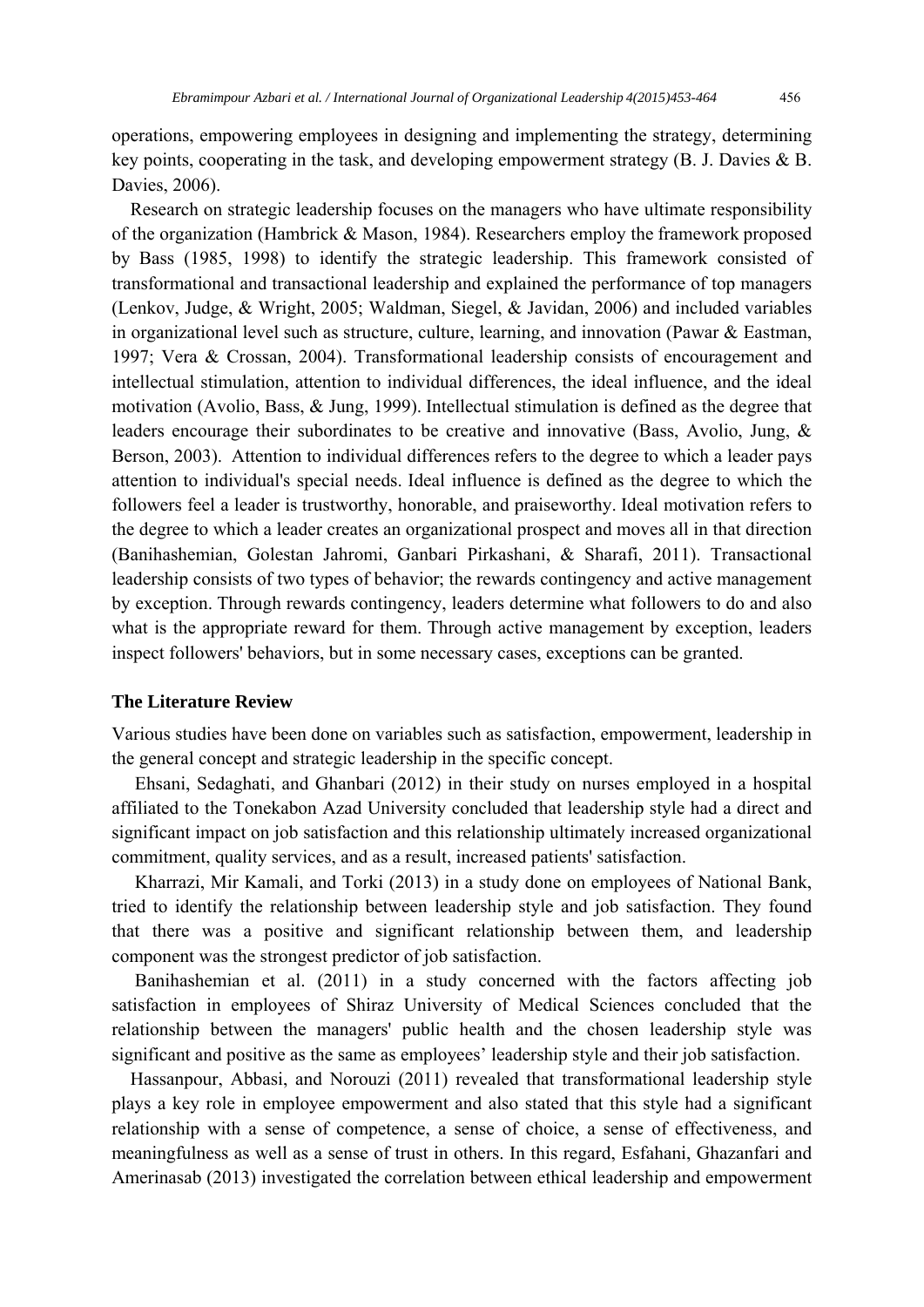and came to the conclusion that there was a significant positive correlation between these two variables.

 Mir Kamali, Hayat, Norouzi, and Jarahi (2009) examined the relationship of psychological empowerment, job satisfaction and organizational commitment among employees at Tehran University and concluded that the relationship between employee empowerment and job satisfaction and commitment was positive and significant. Mir Kamali and Nasti Zaei (2010) evaluated the relationship between the employee empowerment and job satisfaction among nurses and proved a positive relationship between them.

 Lenkov, Judge, and Wright (2005) studied strategic leadership among different cultures and explored its role on innovative influence of the senior managers.

 Jansen, Dusya, and Crossan (2009) explored the role of strategic leadership in exploitation of organizational innovations and considered strategic leadership in two dimensions of transactional leadership and transformational leadership. Based on his findings, strategic leadership developed creative thinking and organizational innovation. Transactional leadership helps to the exploitation of innovations and existing knowledge. Thus, according to the presentation of theoretical framework derived from the previous studies, the following figure is offered as the theoretical framework of the present study.



*Figure 1.* Tahghi's theoretical framework

## **Research Hypotheses**

In line with the discussion above, the following research hypotheses were formulated:

**H1:** Strategic leadership influences employee empowerment.

**H2:** Empowerment influences employee job satisfaction.

**H3:** Strategic leadership influences employee job satisfaction.

#### **Method**

This study fits within the category of descriptive research. The statistical population of the study consisted of 235 out of 600 employees of Guilan University. The data were obtained using the simple random sampling method. The instrument used in this study were questionnaires including questions related to employees' job satisfaction (fifteen questions taken from questionnaires of Jung and Yoon 2013), empowerment (fourteen questions derived from questionnaires of Hayes, 1994), as well as strategic leadership (seven questions, derived from questionnaires Lenkov et al., 2005). Participants were instructed to rate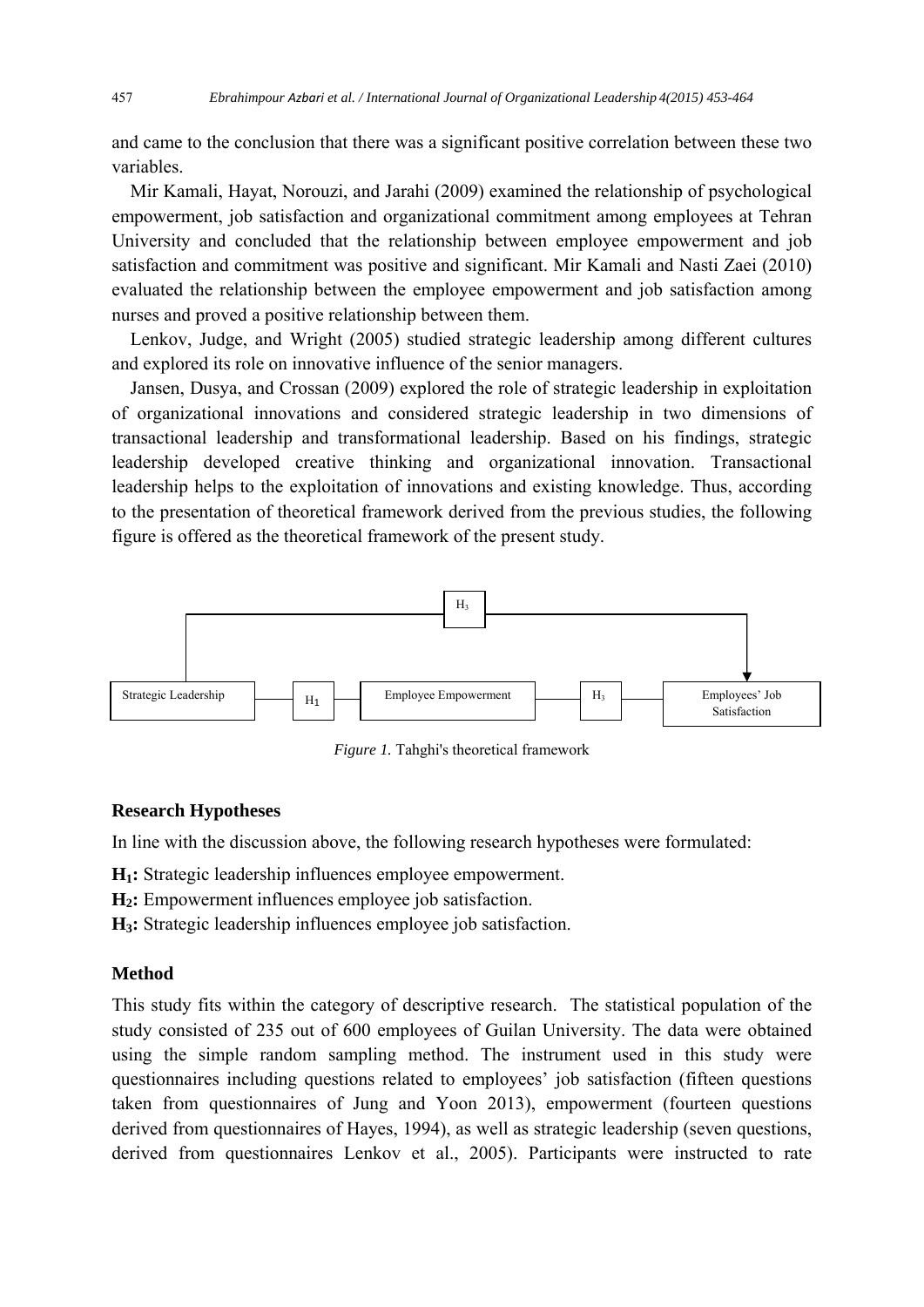themselves using a five point Likert-Scale ranging from strongly disagree (1 point) to strongly agree (5 points).

## **Results**

The partial least squares approach to structural equation modeling (SEM) in the Smart PLS 2 software were employed to examine the conceptual model. This method is one of the best tools for analysis of studies in which the relationships between variables are complex; the sample size is small and the distribution of data is abnormal (Diamantopoulos, Sarstedt, Fuchs, Wilczynski, & Kaiser, 2012). In addition, to measure the causal relationship, partial least squares method (PLS) is the perfect method (Henseler, Ringle, & Sinkovics, 2009). To illustrate and explain the data collected in this study, some characteristics of respondents were shown in Table 1.

|                     | <b>Dimensions</b>           | <b>Frequency</b> | Percentage |
|---------------------|-----------------------------|------------------|------------|
| Sex                 | Male                        | 162              | 64.7       |
|                     | Female                      | 88               | 35.3       |
|                     | 5<                          | 30               | 12.1       |
|                     | $5-10$                      | 65               | 26.2       |
| Job Experience      | $10-15$                     | 49               | 19.1       |
|                     | $15 - 20$                   | 28               | 11.3       |
|                     | $20 - 25$                   | 44               | 17.7       |
|                     | High School                 | 70               | 27.9       |
| Academic Degree     | AS                          | 37               | 15         |
|                     | <b>BS</b>                   | 96               | 38.6       |
|                     | MS & Ph.D                   | 47               | 18.6       |
|                     | Part-time Employment        | 81               | 32.4       |
|                     | Fixed-time Employment       | 41               | 16.5       |
|                     | Subject to Labor Law        | 34               | 13.7       |
| Types of Employment | Casual Employment           | $\overline{4}$   | 14         |
|                     | <b>Full Time Employment</b> | 90               | 36         |

#### Table 1

*The Demographics of the Sample*

 To assess the reliability index of the measurement model, convergent validity and divergent validity were used. Reliability index for measuring inter-rater reliability includes three criteria, namely Cronbach's alpha, composite reliability, factor loadings.

## **Measurement of Factor Loadings Measures**

Factor loadings are determined by calculating the correlation of the indicators of one structure, and its proper value is equal to or greater than 0.4 (Hulland, 1999). It indicates that the variance between the structure and its indicators is greater than of measurement error variance. Factor loadings resulting from the implementation of the model in Table 2 reveals that all indicators have proper factor loadings. It became clear that the fifth and seventh components of employees empowerment indicator and the sixth indicator of job satisfaction was not significant and its factor loadings was less than 0.4 (its statistic value was less than 1.96); therefore, they were excluded from the calculations.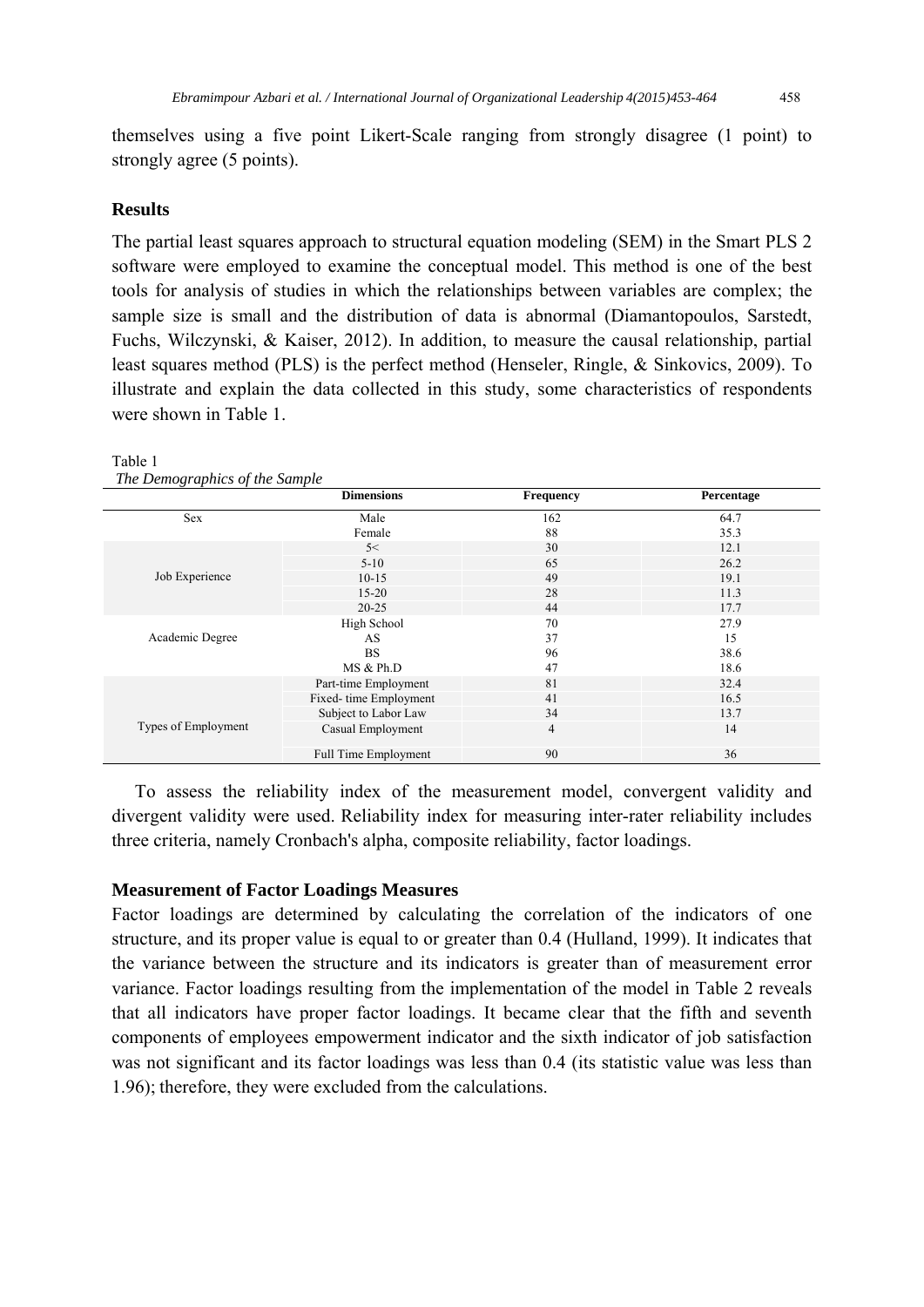|    | Measures<br>Code | Load Factor<br>$( \geq 0/4)$ | Structure | Measure<br>Code | Load Factor<br>$( \geq 0/4)$ | Structure  | Measures<br>Code | Load Factor<br>$( \geq 0/4)$ |
|----|------------------|------------------------------|-----------|-----------------|------------------------------|------------|------------------|------------------------------|
|    | EE1              | 0.62                         |           | EE14            | 0.42                         |            | JS12             | 0.70                         |
|    | EE <sub>2</sub>  | 0.59                         |           | JS1             | 0.58                         |            | <b>JS13</b>      | 0.73                         |
|    | EE3              | 0.44                         |           | JS <sub>2</sub> | 0.59                         |            | JS14             | 0.79                         |
|    | EE4              | 0.69                         |           | JS3             | 0.54                         |            | <b>JS15</b>      | 0.75                         |
|    | EE6              | 0.62                         |           | JS4             | 0.48                         |            | TSL1             | 0.85                         |
|    | EE8              | 0.54                         |           | JS5             | 0.67                         | <b>TSL</b> | TSL <sub>2</sub> | 0.91                         |
|    | EE9              | 0.67                         |           | JS7             | 0.68                         |            | TSL3             | 0.91                         |
| EE | EE10             | 0.57                         | JS        | JS8             | 0.52                         |            | MSL1             | 0.88                         |
|    | EE11             | 0.63                         |           | JS9             | 0.48                         | <b>SL</b>  | MSL <sub>2</sub> | 0.91                         |
|    | EE12             | 0.56                         |           | <b>JS10</b>     | 0.57                         | <b>MSL</b> | MSL3             | 0.88                         |
|    | EE13             | 0.64                         |           | <b>JS11</b>     | 0.59                         |            | MSL4             | 0.87                         |

Table 2 *Loading Factors of Measures of Model* 

 Cronbach's alpha offers a classic indicator for reliability analysis and represents a strong tradition in structural equations which estimate reliability based on the internal consistency and a proper value for it is greater than 0.7 (Cronbach, 1951). In order to calculate reliability, there are some other criteria that have more advantages compared to the traditional method of calculating it by Cronbach's alpha, which is called composite reliability (CR). Superiority of composite reliability to the Cronbach's alpha is that the reliability of structures is calculated regarding their structural consistency. As a result, for better measurement of reliability, both of these criteria are used. For the composite reliability, 0.7 is considered as the proper value (Nunnally, 1978). Fornell and Larcker (1981) suggested using the average variance extracted (AVE) as a measure of convergent validity. The criterion for the desirability of AVE is greater than 0.5.

| Latent Variable          | Title of the Model | Cronbach's Alpha<br>Coefficients<br>$(Alpha \geq 0.7)$ | Composite Reliability<br>$(CR \geq 0.7)$ | The Average Variance<br>Extracted |
|--------------------------|--------------------|--------------------------------------------------------|------------------------------------------|-----------------------------------|
| Strategic Leadership     | SL                 | 0.93                                                   | 0.90                                     | 0.74                              |
| Transformational         | TSL                | 0.87                                                   | 0.92                                     | 0.81                              |
| Transactional            | MSL                | 0.91                                                   | 0.93                                     | 0.78                              |
| Employees<br>Empowerment | EE                 | 0.83                                                   | 0.86                                     | 0.61                              |
| Job Satisfaction         | JS                 | 0.87                                                   | 0.89                                     | 0.53                              |

*Report of Criteria of Cronbach's Alpha, Composite Reliability,and Convergent Validity* 

 Regarding the values of Cronbach's alpha and composite reliability reported in Table 3, all latent variables has a Cronbach's alpha value and composite reliability higher than 0.7 indicating that the model has a proper validity. As well as, the average variance extracted (AVE) for latent variables is higher than 0.5. The convergent validity of the measurement models is desirable too.

 To investigate the divergent validity of the measurement model, Fornell and Larcker (1981) criteria was used. Based on these criteria, acceptable divergent validity of the model suggests that a structure in a model which has more interaction with their indicators than other structures. Fornell and Larcker (1981) explained that the divergent validity is at an acceptable level when AVE for each structure is more than shared variance between that structure and other structures of the model. It is investigated by Smart PLS software in which

Table 3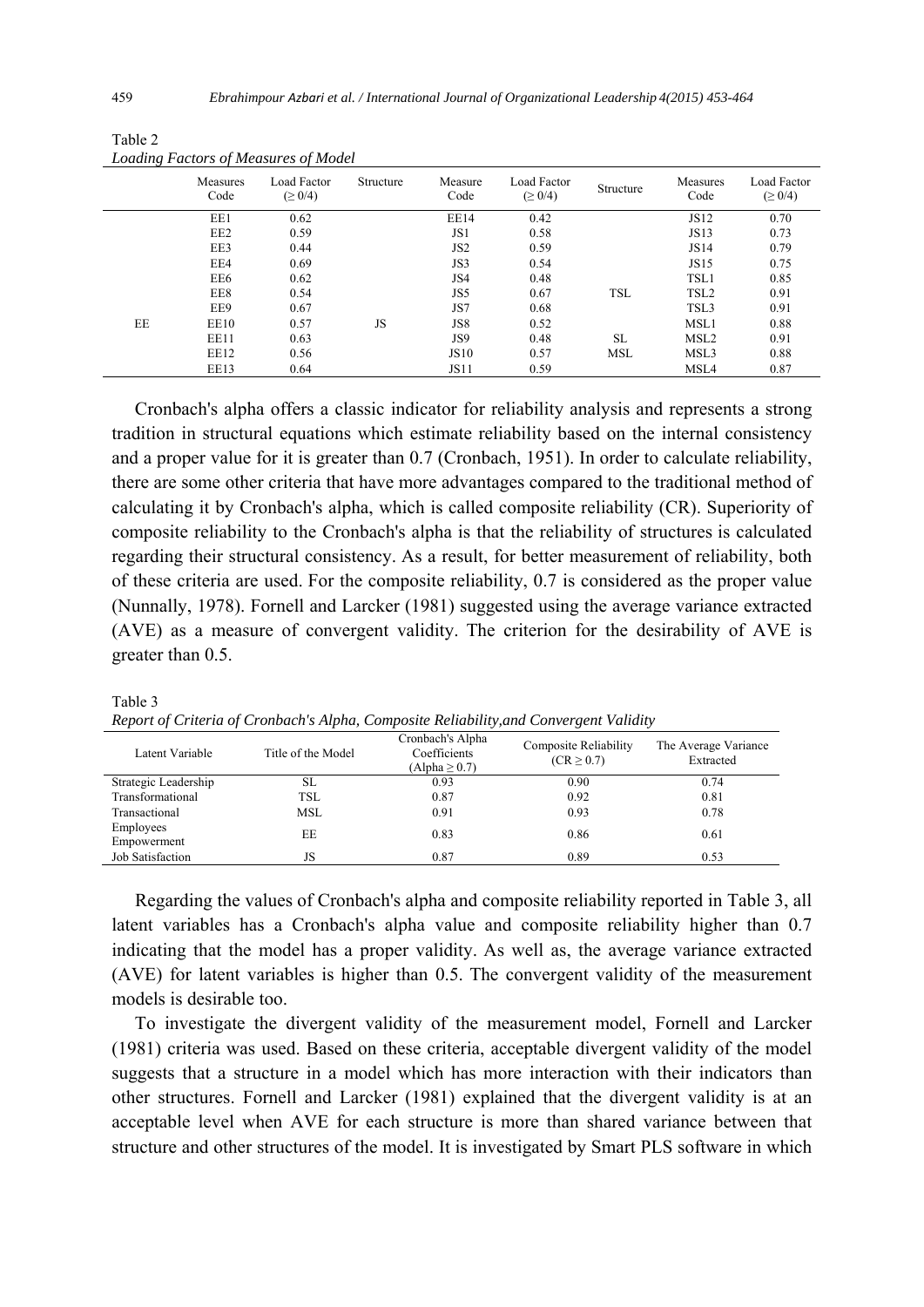the houses of the matrix contain values of correlation coefficient between the structures and the square root of AVE values of each structure shown in Table 4.

|            |      |      |      |      | Correlation between Latent Variables and Output Values of AV and also $R^2$ and $Q^2$ |      |                          |
|------------|------|------|------|------|---------------------------------------------------------------------------------------|------|--------------------------|
|            | EE   | JS   | MSL  | SL   | TSL                                                                                   |      |                          |
| EE         | 0.78 |      |      |      |                                                                                       | 0.22 | 0.17                     |
| JS         | 0.51 | 0.73 |      |      |                                                                                       | 0.45 | 0.21                     |
| <b>MSL</b> | 0.41 | 0.61 | 0.88 |      |                                                                                       | 0.92 | 0.71                     |
| SL         | 0.45 | 0.60 | 0.84 | 0.86 |                                                                                       |      | $\overline{\phantom{0}}$ |
| <b>TSL</b> | 0.44 | 0.52 | 0.78 | 0.82 | 0.89                                                                                  | 0.85 | 0.67                     |

Table 4

 As it has been presented in Table 4, according to the results of correlation and the root of AVE, the divergent validity of the model in the structure is obtained based on the Fornell and Larcker measure. After measuring the validity and reliability of the measurement model, the structural model was evaluated through the relationship between latent variables. In this study, the three criteria including a significance of coefficient (t-values), the coefficient of determination ( $\mathbb{R}^2$ ) and coefficient of prediction power ( $\mathbb{Q}^2$ ) were used. The first measure in structural model is coefficient significance. The coefficients implemented for the model were shown in Figure 2. Accordingly, all of the significant coefficients were more than 3.27 which showed the meaningful relationships between variables at a confidence level of 99.9 per cent. The results obtained from the analysis of the structural model presented in Table 4, showed the measure of  $R^2$  (R Squares) for all the endogenous variables in the model. The results of this measure showed that according to the survey conducted by Chin (1998) the fitness of the structural model has been generally good. In addition, to evaluate the predictive power of the model, a criterion called  $Q^2$  (Stone-Geisser criterion) was used. For this purpose, according to study of Henseler, Ringle, and Sinkovics (2009) and with respect to the results of the measures presented in Table 4, it can be concluded that the model has predicatively power higher than average. After validating the measurement model and fitting the structural model, in order to control the overall fit of the model, a measure known as the GoF (Goodness of Fit) was used. Since the aforementioned measure was 0.43; therefore, according to the studies of Wetzels, Odekerken-Schroder and Van Oppen (2009), the overall fit of the model was approved as strong.

 After investigating the fit of the measurement model and structural model and perfect fit models, the hypotheses were tested. Therefore, the result obtained from any of the hypotheses, standardized coefficients of the paths relevant to any hypotheses and as well as the results of hypothesis testing were presented in Table 5.

| × |  |  |  |
|---|--|--|--|
|---|--|--|--|

| The Results of the Hypothesis |  |
|-------------------------------|--|

|                | Independent               |               | <b>Dependent</b>          |                 |                      |               |
|----------------|---------------------------|---------------|---------------------------|-----------------|----------------------|---------------|
|                | <b>Variables</b>          | <b>Effect</b> | <b>Variables</b>          | <b>Estimate</b> | <b>T</b> -statistics | <b>Result</b> |
| $H_1$          | Strategic<br>Leadership   | $\rightarrow$ | Employees'<br>Empowerment | 0.45            | 8.83                 | ***           |
| H <sub>2</sub> | Employees'<br>Empowerment | $\rightarrow$ | Job Satisfaction          | 0.30            | 5.97                 | ***           |
| Н3             | Strategic<br>Leadership   | $\rightarrow$ | Job Satisfaction          | 0.47            | 10.24                | ***           |

 $*$ p 0.05,  $*$  $*$ p 0.01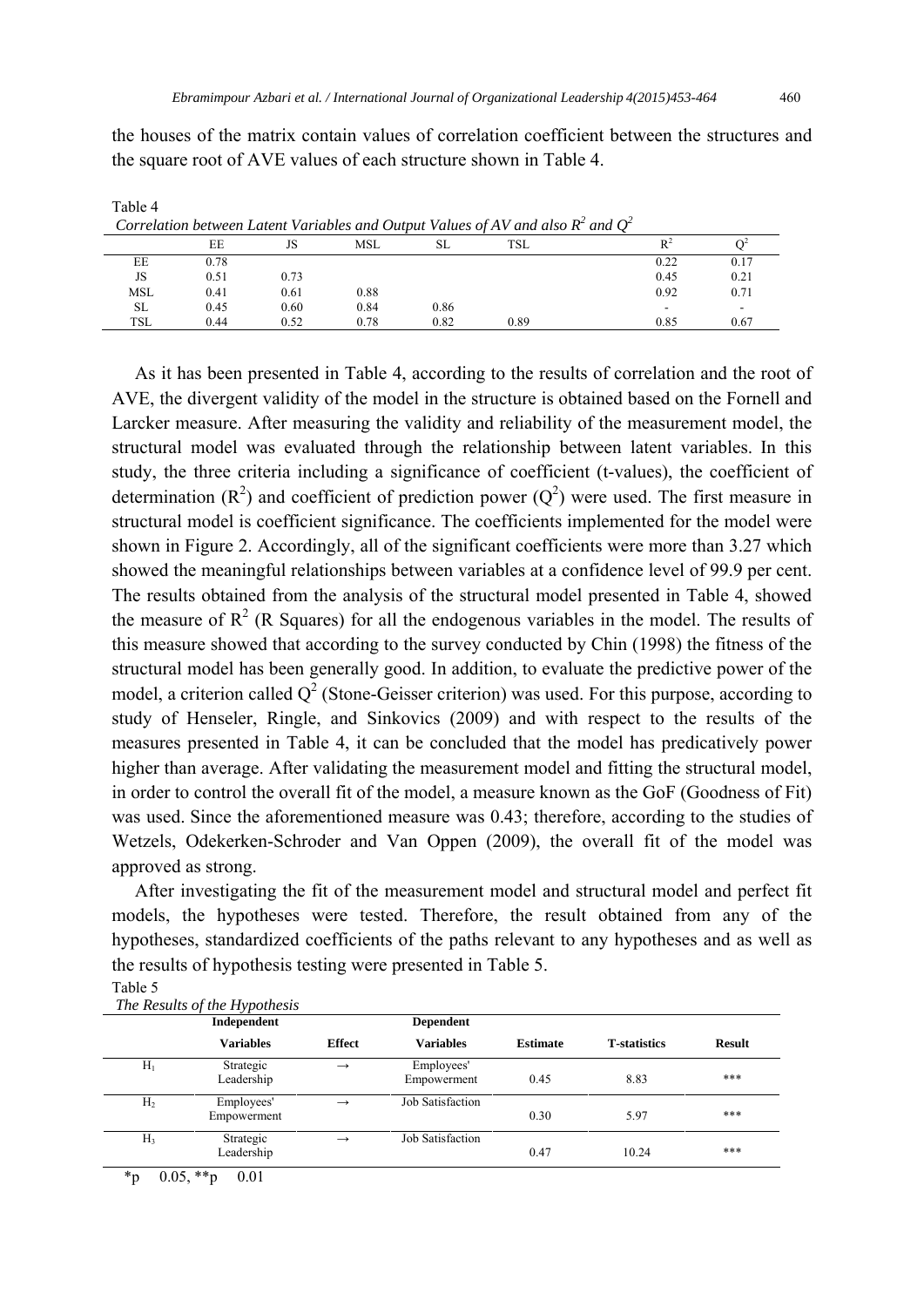The results of hypothesis testing and coefficient significance as shown in Table 5 indicate that all hypotheses are confirmed. In Figure 2, all hypotheses are displayed in the final model.



*Figure 2.* The final results of the proposed research model

 As shown in Figure 2, it is observed that all relationships of conceptual model have been approved and according to the GOF calculated, the overall fit of the model is be approved too. Thus, the basis of this study was approved and determined that the style of strategic leadership which is characterized by its foresight and motivation could make employee develop, empower and finally be satisfied.

## **Discussion and Conclusion**

In this article, the influence of the strategic leadership on Guilan University employee empowerment and job satisfaction were investigated. The importance of the afore-mentioned issue regarding developing a new approach based on a combination of strategic management and leadership concepts lies in the evaluation of relationship of these three variables in the organization. In this study, after designing the related structural equation model, the fitness of the measures and designed structures were tested and then the measures of empowerment and job satisfaction were excluded. After determining the fitness of the model for predicting employees' job satisfaction, the hypotheses were tested and the following results were obtained. First, strategic leadership had positive impact on employees' empowerment. This result confirmed the results of previous studies (Bass et al., 2003, B. J. Davies & B. Davies, 2006; Esfahani et al., 2013, Hasanpur, Abbasi, & Norouzi, 2011; Mir Kamali et al., 2010). Second, employees' empowerment had a positive impact on employees' job satisfaction. This finding was consistent with previous studies of Mir Kamali et al. (2009, 2010). The third result obtained from this study was that strategic leadership influenced on employees' job satisfaction. This result was in line with the studies of Avolio (1999), Bani-Hashemian et al. (2011), Ehsani et al. (2012), Kharrazi et al. (2013), Nguni, Sleegers, and Denessen (2006).

 This study also revealed that the coefficient of determination of employees' empowerment is 0.22 which specified that only 22 per cent of the changes of this variable were on the base of changes in the strategic leadership. The coefficient of determination of employee satisfaction was 0.45 per cent which showed that the percentage of changes of employee job satisfaction was influenced by the changes in strategic leadership and the empowerment. The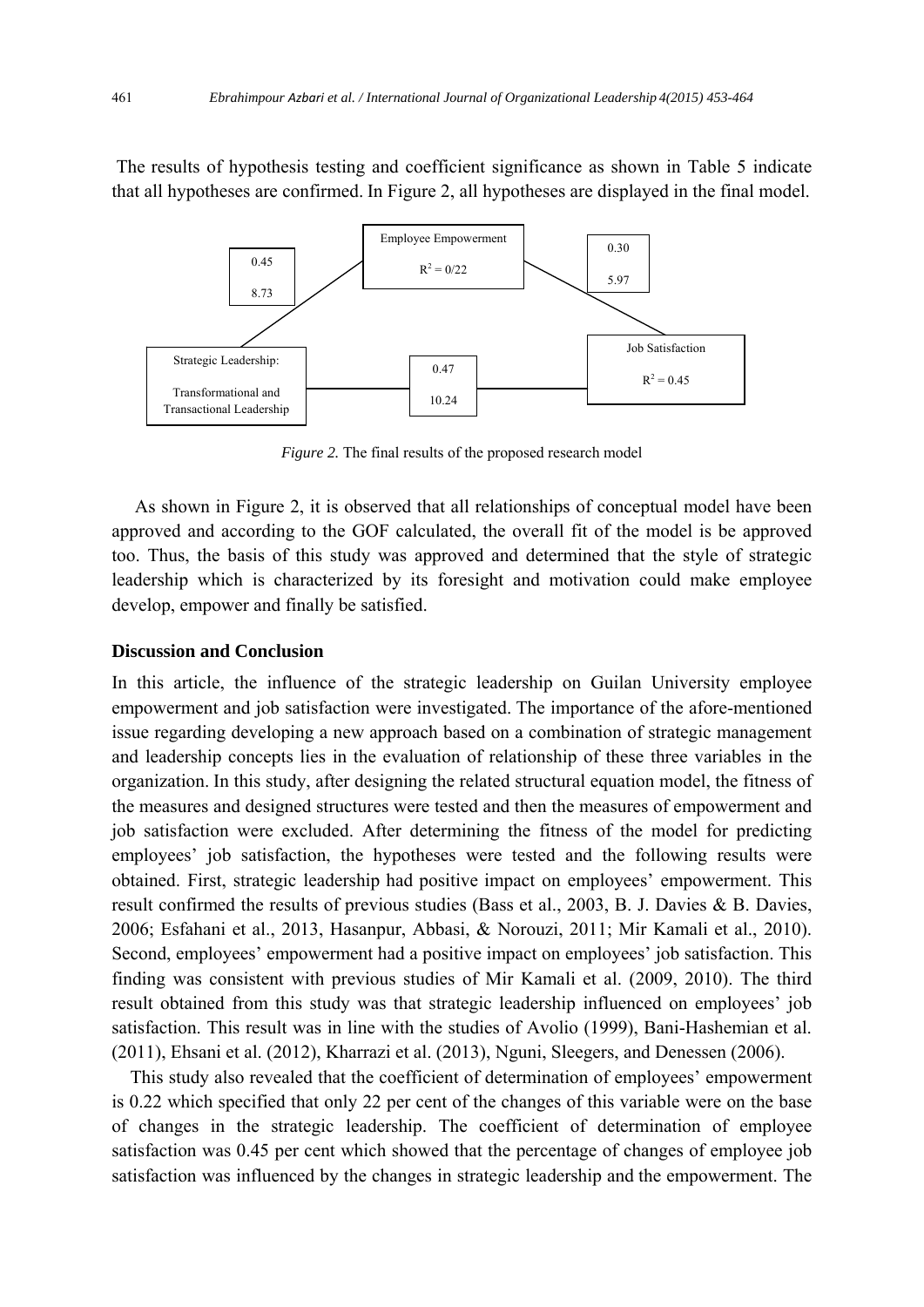rest was influenced by the other factors. It was also shown that employees' job satisfaction, in addition to being directly related to employees' perceptions of leadership style. It could also indirectly be created by impact of the style of strategic leadership on empowerment. Finally, it was proved that all of above-mentioned points could increase employees' motivation and commitment and consequently improved efficiency, productivity, and overall organizational performance of organization.

 According to the results of the study, it is suggested that the University of Guilan invest more in improving strategic leadership and employees' empowerment, because 45 per cent of employees' satisfaction is due to changes in these two variables. For future research, it is suggested that other factors influencing job satisfaction be identified and evaluated in advance. For this purpose, the variables such as independent, mediator, and intervention variables like administrative infrastructure, internal marketing, employment facilities, job security, job expectations can be used. It is also possible to evaluate the effects of strategic leadership on variables such as motivation, organizational performance, and development of innovation.

#### **References**

- Akhtar Shojaei, E., Nazari, A., & Vahidi, R. (2004). Style of leadership of managers and its relationship with job satisfaction of nurses working in teaching hospitals affiliated to Tabriz University of Medical Sciences. *Hakim Research Journal*, *4*,  $20 - 25$ .
- Al Hijji, K. Z. (2014). Strategic management model for academic libraries. *Procedia Social & Behavioral Sciences, 147,*  $9 - 15$ .
- Amundsen, S., & Martinsen, O. L. (2014). Empowering leadership: Construct clarification, conceptualization, and validation of a new scale. *The Leadership Quarterly, 25*, 487–511.
- Antoniou, P. H., & Ansoff, H. I. (2004). Strategic management of technology. *Technology Analysis & Strategic Management, 16*(2), 275–291*.*
- Avery, R. E., Smillie, L. D., & Fife-Schaw, C. R. (2015). Employee achievement orientations and personality as predictors of job satisfaction facets. *Personality & Individual Differences, 76*, 56–61.
- Avolio, B. J., Bass, B. M., & Jung, D. I. (1999). Re-examining the components of transformational and transactional leadership using the multifactor leadership questionnaire. *Journal of Occupational & Organizational Psychology*, *72*, 441–462.
- Bani-Hashemian, K., Golestan Jahromi, F., Ganbari Pirkashani, N., & Sharafi, M. (2011). Explores the relationship between public health and leadership style and its effect on job satisfaction in Shiraz. *Paramedical Faculty of Tehran University of Medical Sciences, 5*, 32–40.
- Barnes, D., Hinton, M., & Mieczkowska, S. (2004). The strategic management of operations in e-business. *Production, Planning, & Control, 15*(5), 484–494.
- Bass, B. M. (1985). *Leadership and performance beyond expectations*. New York: Free Press.
- Bass, B. M. (1998). *Transformational leadership: Industrial, military, and educational impact*. Mahwah, NJ: Lawrence Erlbaum Associates, Inc.
- Bass, B. M., Avolio, B. J., Jung, D. I., & Berson, Y. (2003). Predicting unit performance by assessing transformational and transactional leadership. *Journal of Applied Psychology*, *88*, 207–218.
- Bellou, V., & Andronikidis, A. (2008). The impact of internal service quality on customer service behavior: Evidence from the Banking Sector. *International Journal of Quality & Reliability Management*, *25*(9), 943–954.
- Bessokirnaia, G. P., & Temnitskii, A. L. (2015). Job satisfaction and satisfaction with life. *Sociological Research, 40*(4), 6– 12.
- Beteta, H. C. (2006). What is missing in measures of women's empowerment? *Journal of Human Development, 7*(2), 221– 241.
- Burke, R. J., Oberklaid, F., & Burgess, Z. (2005). Organizational values, job experiences, and satisfactions among female and male psychologists. *Community, Work, & Family, 8*(1), 53–68.
- Cahill, K. E., McNamara, T. K., Pitt-Catsouphes, M., & Valcour, M. (2015). Linking shifts in the national economy with changes in job satisfaction, employee engagement, and work–life balance. *Journal of Behavioral & Experimental Economics, 56*, 40–54.
- Chen, L. H., Liaw, S. Y., & Lee, T. Z. (2003). Using an HRM pattern approach to examine the productivity of manufacturing firms: An empirical study. *International Journal of Manpower*, *24(3)*, 299–318.
- Conger, J., & Kanungo, R. (1988). The empowerment process: Integrating theory and practice. *Academy of Management Review*, *13*(3), 471–482.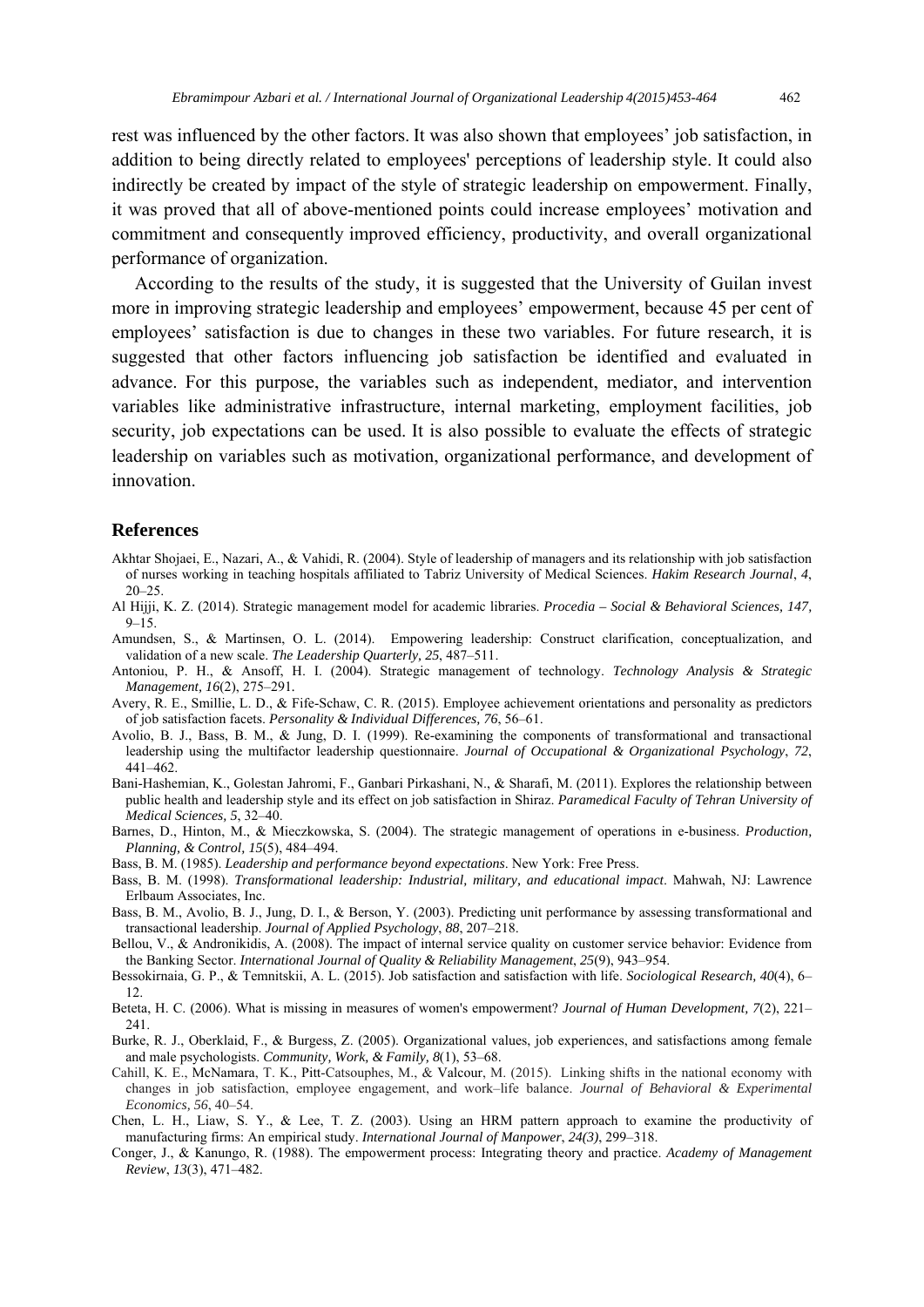- Chan, S. H., & Qiu, H. H. (2011). Loneliness, job satisfaction, and organizational commitment of migrant workers: Empirical evidence from China. *The International Journal of Human Resource Management, 22*(5), 1109–1127.
- Chang, L. C., Shih, C. H., & Lin, S. M. (2010). The mediating role of psychological empowerment on job satisfaction and organizational commitment for school health nurses: A cross-sectional questionnaire survey. *International Journal of Nursing Studies*, *47*, 427–433.
- Chin, W. W. (1998). Issues and opinion on structural equation modeling. *MIS Quarterly*, *22*(1),7–16.
- Cronbach, L. (1951). Coefficient alpha and the internal structure of tests. *Psychometrical*, *16*, 297–334.
- Davies, B. (2003). Rethinking strategy and strategic leadership in schools. *Educational Management & Administration*, *31*(3), 295–312.
- Davies, B. J., & Davies, B. (2006). Developing a model for strategic leadership in schools. *Educational Management, Administration, & Leadership*, *34*(1), 121–139.
- Diamantopoulos, A., Sarstedt, M., Fuchs, C., Wilczynski, P., & Kaiser, S. (2012). Guidelines for choosing between multiitem and single-item scales for construct measurement: A predictive validity perspective. *Journal of the Academy of Marketing Science*, *40*(3), 434–449.
- Ehsani, M. Sedaghati, M., & Ghanbari, A. (2012). Evaluation of the relationship of head nurses' leadership style to nurses' job satisfaction of nurses working in medical-surgical wards of hospitals affiliated to Tonekabon Islamic Azad University. *Journal of Education & Ethics in Nursing*, *1*(1), 14–20.
- El-Hout, M. S. (1994). Strategic planning for educational system: Necessity and methodology. *Journal of Educational Planning & Administration*, *8*(1), 47–62.
- Ertürk, A., & Vurgun, L. (2015). Retention of IT professionals: Examining the influence of empowerment, social exchange, and trust. *Journal of Business Research, 68*, 34–46.
- Esfahani, A. N., Ghazanfari, A., & Amerinasab, S. (2013). The relationship between ethical leadership and employees' empowerment of the employees. *Journal of Research in Human Resource Management*, *5*(1), 107–128.
- Esmaeili, N. (2015). Strategic management and its application in modern organizations. *International Journal of Organizational Leadership, 4*, 118–126.
- Fidler, B. (1989). Strategic management: where is the school going? In B. Fidler & G. Bowles (Eds.), *Effective local management of schools: A strategic approach* (pp. 19–35). Essex: Longman.
- Fornell, C., & Larcker, D. (1981). Structural equation models with unobservable variables and measurement error. *Journal of Marketing Research*, *18*(1), 39–50.
- Gannon, J. M., Roper, A., & Doherty, L. (2015). Strategic human resource management: Insights from the international hotel industry. *International Journal of Hospitality Management, 47*, 65–75.
- Ghahremani Germi, M., & Hasanzadeh, M. (2015). The relative importance of organizational conditions in empowering managers. *International Journal of Organizational Leadership, 4*, 225–237.
- Ghahremani Germi, M., & Hasanzadeh, M. (2015). Describing model of empowering managers by applying structural equation modeling: A case study of universities in Ardabil. *International Journal of Organizational Leadership, 4*, 127– 143.
- Gius, M. (2013). The effects of merit pay on teacher job satisfaction. *Applied Economics, 45*(31), 4443–4451.
- Grube, A., Schroer, J., Hentzschel, C., & Hertel, G. (2008). The event reconstruction method: An efficient measure of experience-based job satisfaction. *Journal of Occupational & Organizational Psychology, 81*, 669–689.
- Hambrick, D. C., & Mason, P. A. (1984). Upper echelons: The organization as a reflection of its top managers. *Academy of Management Review*, *9*(2), 193–206.
- Hasanpur, A., Abbasi, T., & Norouzi, M. (2011). Surveying the role of transformational leadership in empowering employees. *Research of Management in Iran*, *15*(1), 159–179.
- Hayes, B. E. (1994). How to measure empowerment. *Quality Progress*, *27*(2), 41–46.
- Hennestad, B. J. (1998). Empowering by dedepowering: Towards an HR strategy for realizing the power of empowerment. *The International Journal of Human Resource Management, 9*(5), 934–953.
- Henseler, J., Ringle, C. M., & Sinkovics, R. R. (2009). The use of partial least squares path modeling in international marketing. In R. R. Sinovics & P. N. Ghauri (Eds.), *Advances in international marketing* (pp. 277–320). Bingley: Emerald.
- Hill, N. S., Kang, J. K., & Seo, M. G. (2014). The interactive effect of leader–member exchange and electronic communication on employee psychological empowerment and work outcomes. *The Leadership Quarterly, 25*, 772–783.
- Hulland, J. (1999). Use of partial least squares (PLS) in strategic management research: A review of four recent studies. *Strategic Management Journal*, *20*(2), 195–204.
- Jackson, S. E., Schuler, R. S., & Jiang, K. (2014). An aspirational framework for strategic human resource management. *The Academy of Management Annals, 8*(1), 1–56.
- Jansen, J. J. P., Dusya, V., & Crossan, M. (2009). Strategic leadership for exploration and exploitation: The moderating role of environmental dynamism. *The Leadership Quarterly*, *20*(1), 5–18.
- Jones, R. J., & Sloane, P. J. (2007). Low pay, higher pay, and job satisfaction in Wales. *Spatial Economic Analysis, 2*(2), 197–214.
- Jung, S., & Yoon, H. H. (2013). Do employees' satisfied customers respond with a satisfactory relationship? The effects of employees' satisfaction on customers' satisfaction and loyalty in a family restaurant. *International Journal of Hospitality Management*, *34*, 1–8.
- Kanagaretnam, K., Mestelman, S., Nainar, S. M. K., & Shehata, M. (2014). Transparency and empowerment in an investment environment. *Journal of Business Research, 67*, 2030–2038.
- Keupp, M. M., Palmié, M., & Gassmann, O. (2012). The strategic management of innovation: A systematic review and paths for future research. *International Journal of Management Reviews, 14, 367–390.*